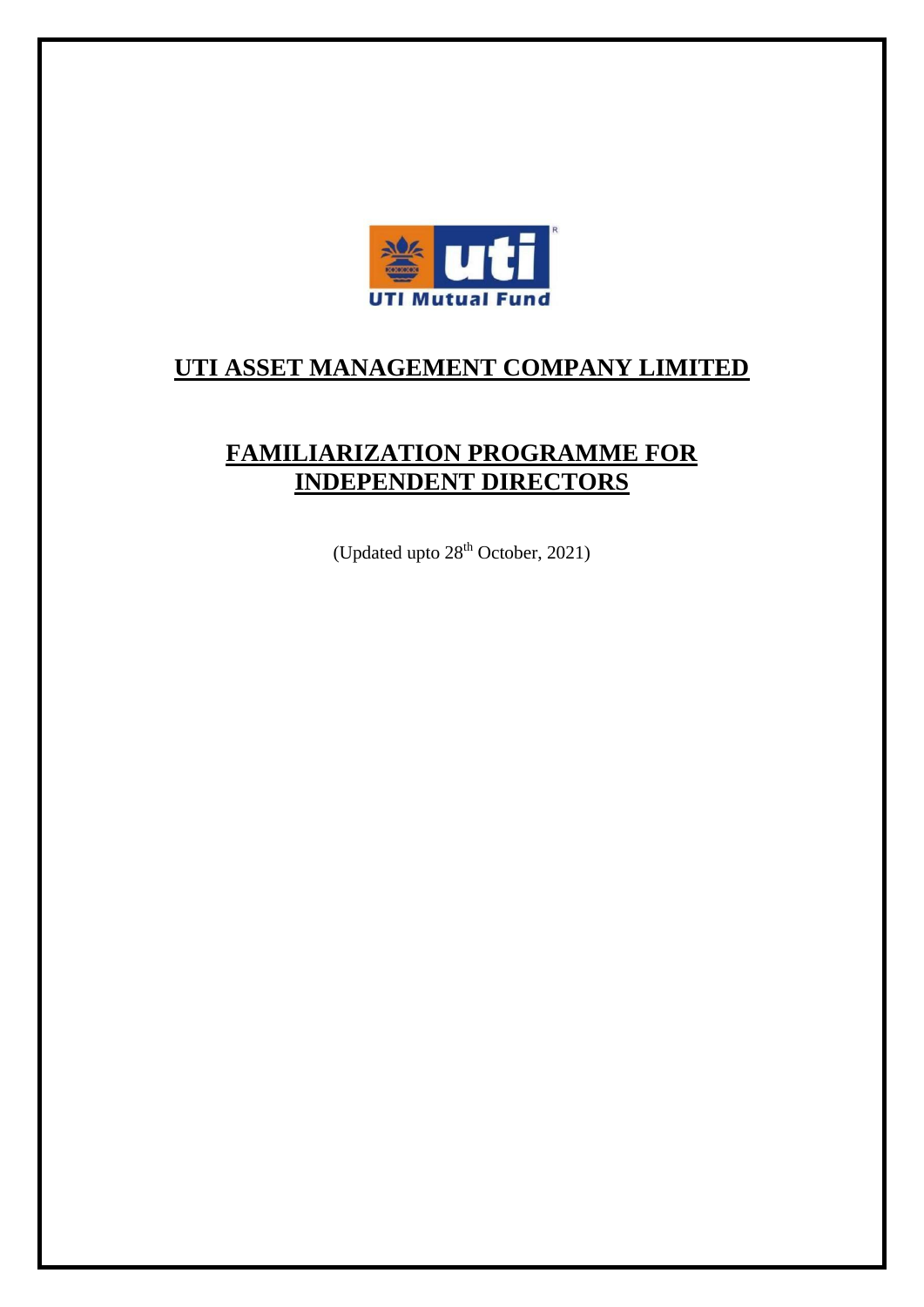## **1. Introduction:**

In accordance with Regulation 25(7) read with Regulation 46(2) of SEBI (Listing Obligations and Disclosure Requirements) Regulations, 2015, as amended ("**SEBI Listing Regulations**"), the Company shall familiarise the Independent Directors.

### **2. Objective:**

In order to enable the Independent Directors to fulfil their responsibilities efficiently and effectively and to have greater insight into the Company's business and to contribute effectively in decision making at Board / Committee meetings,, a familiarisation programme ("**Programme**") has been put in place by UTI Asset Management Company Limited ("**Company**") to assist them understand details about the Company, their roles, rights and responsibilities, nature of the industry in which the Company operates, business model and financial performance of the Company.

### **3. Familiarization Process:**

- **3.1** The Company conducts orientation programs / presentations / training sessions for Independent Directors at regular intervals to familiarize them with the strategy, operations and functions of the Company and their roles, responsibilities and rights.
- **3.2** Such orientation programs / presentations / training sessions provide an opportunity to the Independent Directors to interact with the senior management of the Company and help them to understand the Company's strategy, business model, group structure, operations, service and product offerings, markets, organization structure, finance, human resources, technology, quality, facilities, risk management strategy, governance policies and designated channels for flow of information.
- **3.3** The appointment of Independent Directors is formalized through a letter of appointment. This letter of appointment sets out the Terms and Conditions covering inter alia roles, duties and responsibilities, compliances under Company's policy, etc.
- **3.4** The Company may include such other details and information, as required, during the introductory familiarization programme / presentation, when a new independent director comes on the Board of the Company.

#### **4. Review of the Programme:**

The Nomination and Remuneration Committee or Board shall review Familiarization Programme for Independent Directors at least once in a year.

#### **5. Amendment:**

Any subsequent amendment/modification in the Act, SEBI Listing Regulations and/or other applicable laws in this regard shall automatically apply to this